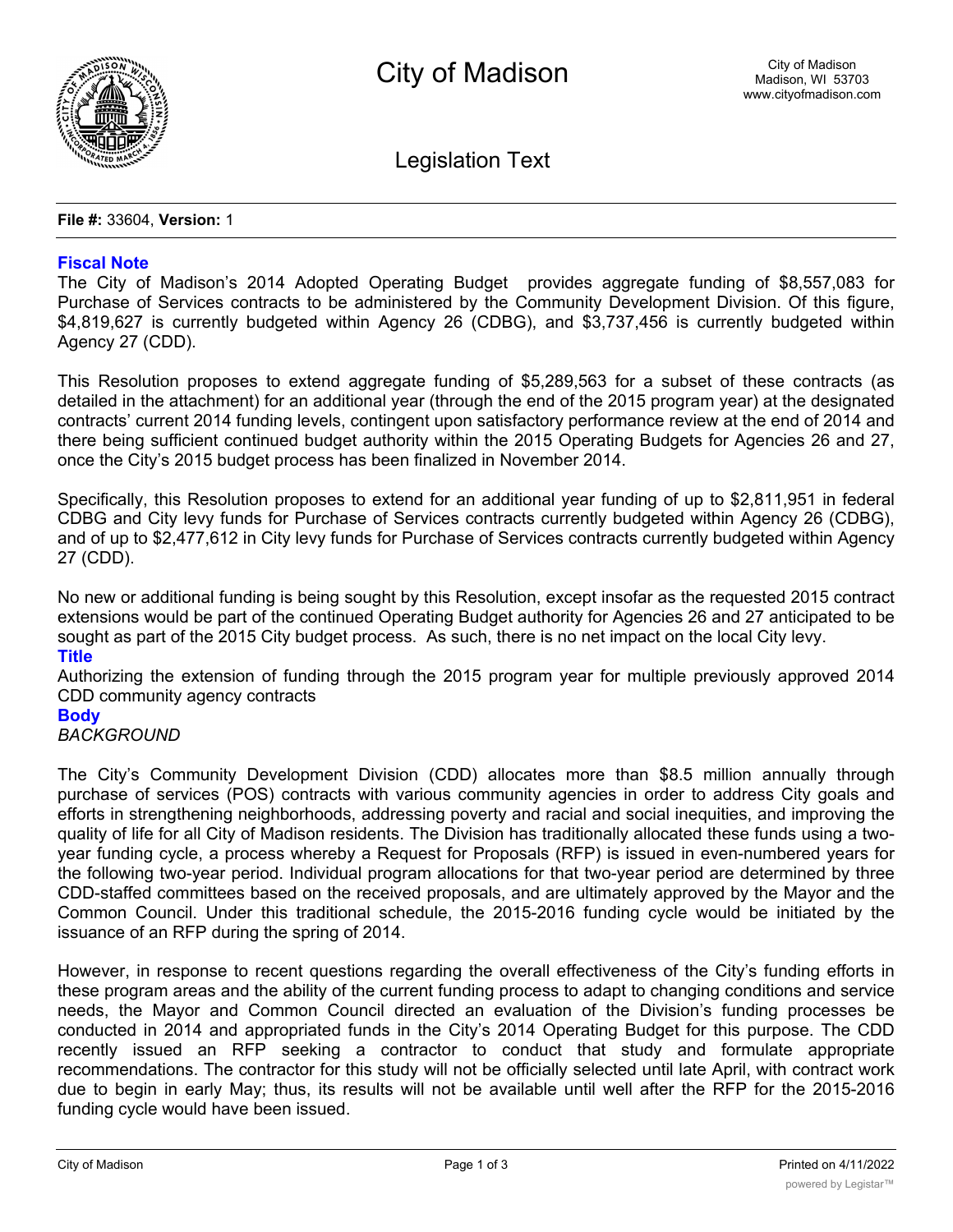#### **File #:** 33604, **Version:** 1

Because of the timing of the 2014 CDD Funding Process Study, the CDD proposes to "suspend" the formal two-year funding process scheduled for this year, and is requesting instead that each 2014 POS contract funded solely by City levy funds be extended through the end of the 2015 program year at its current funding level, contingent upon a positive performance review by CDD staff at the close of the 2014 program year. The CDD also proposes that 2014 Neighborhood Center contracts, which were the products of a formal funding process undertaken in the summer of 2013, and which are funded by a combination of City levy and federal CDBG funds, be similarly extended.

Due to the capital nature of most of the activities funded with federal funds (which include CDBG, HOME and ESG funds), and to commitments previously made by the City to the U. S. Department of Housing and Urban Development (HUD) surrounding their use, the CDD will conduct a truncated funding process this summer under the guidelines articulated in the 2015-16 Community Development Program Goals and Objectives, the content of which is embodied in Legistar File # 33297, which was introduced on 03/18/2014 and is awaiting final Council action.

# *ACTION*

WHEREAS, the Community Development Division's 2015-2016 funding cycle would traditionally be initiated by the issuance of a Request for Proposals during the spring of 2014; and,

WHEREAS, in response to recent questions regarding the effectiveness and adaptability of the current CDD funding process, the Mayor and the Common Council have directed an evaluation of the Division's funding processes and appropriated funds in the 2014 Operating Budget for this purpose; and

WHEREAS, the CDD will be working with a contractor (yet to be selected) to conduct a Funding Process Study to redesign or update the planning and processes related to the Division's overall funding efforts; and,

WHEREAS, the timeline associated with the Funding Process Study will not produce results soon enough to effectively inform the 2015-2016 funding cycle as originally scheduled; and,

WHEREAS, a suspension or modification of the CDD's originally scheduled two-year funding cycle would allow adequate time for the Funding Process Study to be conducted, for CDD staff to thoroughly review its findings and suggestions for improvement, and for the Study's results to effectively inform any requisite changes to the CDD's funding process for the 2016 program year and beyond; and,

WHEREAS, due to the capital nature of most of the activities funded with federal funds, and to commitments previously made by the City to HUD surrounding their use, the CDD will conduct a truncated funding process this summer under the guidelines articulated in the 2015-16 Community Development Program Goals and Objectives, as established by the CDBG Committee and currently awaiting approval of the Common Council;

NOW, THEREFORE, BE IT RESOLVED, that the Common Council hereby authorizes the extension of funding through the end of the 2015 program year for the specified previously approved 2014 CDD purchase of services (POS) contracts with various community agencies (as detailed in the attachment) at their current funding levels, contingent upon completion of satisfactory performance reviews and sufficient continued Operating Budget authority; and,

BE IT FURTHER RESOLVED, that the Common Council authorizes the Mayor and City Clerk to enter into POS contracts and/or POS contract amendments with the designated community agencies as required to implement the funded services and programs; and,

BE IT FINALLY RESOLVED, that the Common Council authorizes the Mayor and City Clerk to execute and